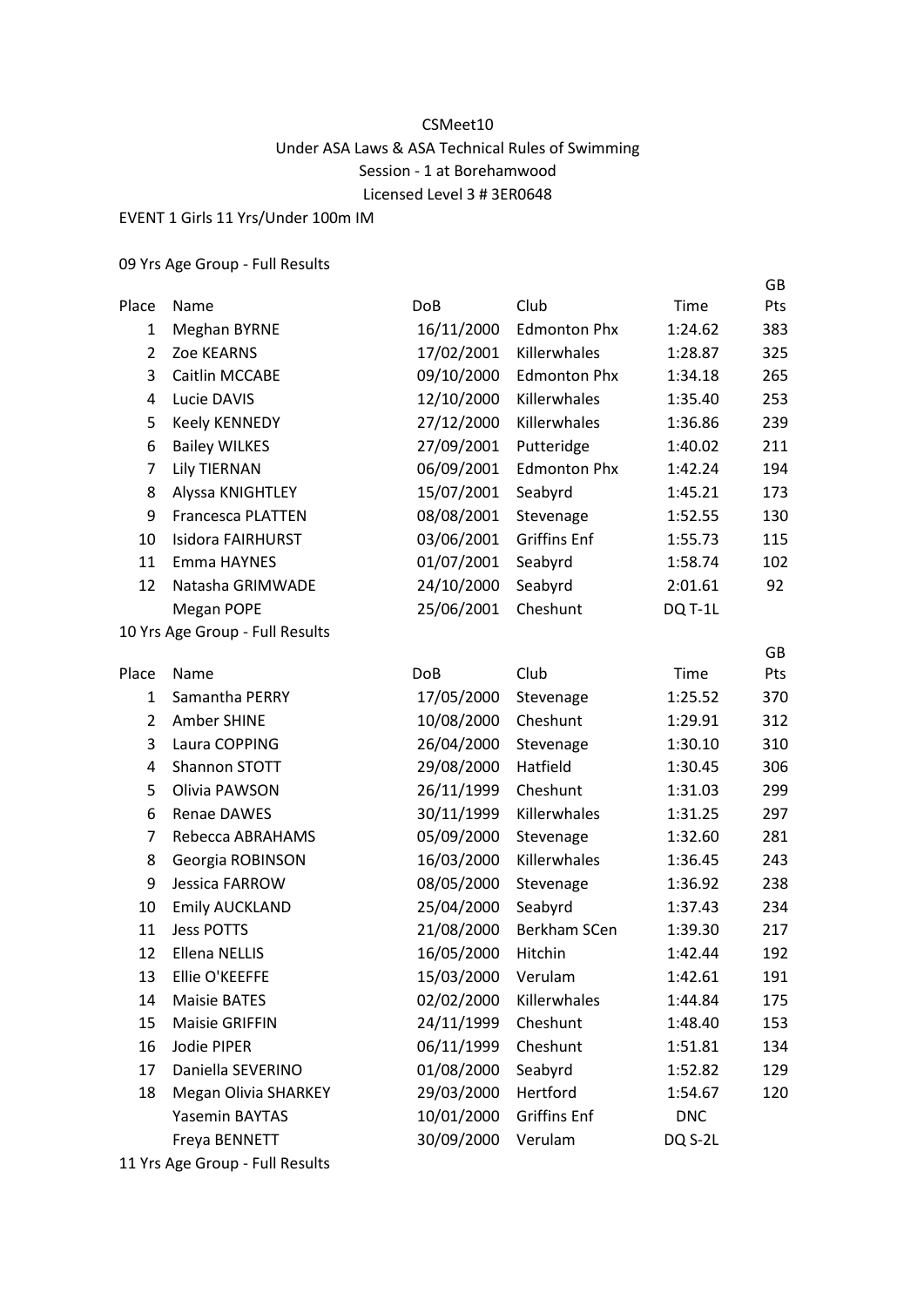|                       |                                   |            |                     |            | GB         |
|-----------------------|-----------------------------------|------------|---------------------|------------|------------|
| Place                 | Name                              | <b>DoB</b> | Club                | Time       | Pts        |
| $\mathbf{1}$          | Carly BAYS                        | 09/09/1999 | Stevenage           | 1:22.59    | 414        |
| $\overline{2}$        | Abbie HILL                        | 17/10/1998 | Killerwhales        | 1:23.69    | 397        |
| 3                     | <b>Gabrielle O'BRIEN</b>          | 11/11/1998 | Hertford            | 1:27.35    | 345        |
| 4                     | Abbie BROWN                       | 15/01/1999 | Berkham SCen        | 1:27.37    | 344        |
| 5                     | Ella BARTRAM                      | 07/11/1998 | Hertford            | 1:29.53    | 317        |
| 6                     | Maddie WEBBER                     | 16/12/1998 | Killerwhales        | 1:29.97    | 312        |
| $\overline{7}$        | Demi WINTON                       | 09/08/1999 | Seabyrd             | 1:30.17    | 309        |
| 8                     | <b>Briony HAGGER</b>              | 13/01/1999 | Killerwhales        | 1:30.40    | 306        |
| 9                     | <b>Megan PALMER</b>               | 25/07/1999 | Killerwhales        | 1:31.24    | 297        |
| 10                    | Lara EYRE                         | 24/03/1999 | <b>Edmonton Phx</b> | 1:32.36    | 284        |
| 11                    | <b>Emilia SOMERS</b>              | 30/04/1999 | Hertford            | 1:33.29    | 274        |
| 12                    | Fiona WILLIAMS                    | 12/10/1998 | Hitchin             | 1:33.49    | 272        |
| 13                    | <b>Tegan WOLLASTON</b>            | 16/09/1999 | Cheshunt            | 1:36.54    | 242        |
| 14                    | Ella ALDRIDGE                     | 24/07/1999 | Hitchin             | 1:38.00    | 228        |
| 15                    | <b>Holly WARWICK</b>              | 10/12/1998 | Seabyrd             | 1:38.20    | 227        |
| 16                    | Emily O'BRIEN                     | 06/08/1999 | Hertford            | 1:40.99    | 204        |
| 17                    | <b>Rosie FERRIS</b>               | 06/08/1999 | Seabyrd             | 1:43.05    | 188        |
| 18                    | Lucy FITZSIMMONS                  | 30/07/1999 | Hertford            | 1:49.48    | 147        |
|                       | <b>Claire HARRIS</b>              | 26/11/1998 | <b>Edmonton Phx</b> | <b>DNC</b> |            |
|                       | Canan UZUNHASAN                   | 01/02/1999 | Cheshunt            | DQ T-3L    |            |
|                       | EVENT 2 Boys 11 Yrs/Under 100m IM |            |                     |            |            |
|                       | 09 Yrs Age Group - Full Results   |            |                     |            |            |
|                       | Name                              | DoB        | Club                | Time       | <b>GB</b>  |
| Place<br>$\mathbf{1}$ | <b>Oliver TAVERNER</b>            | 24/04/2001 | <b>Bushey</b>       | 1:33.00    | Pts<br>165 |
| $\overline{2}$        | <b>Samuel MCCONNELL</b>           | 03/01/2001 | Verulam             | 1:35.91    | 145        |
| 3                     | Callum WOLLASTON                  | 27/09/2001 | Cheshunt            | 1:40.30    | 120        |
| 4                     | Callum DODDS                      | 06/10/2000 | <b>Edmonton Phx</b> | 1:41.89    | 111        |
| 5                     | Zarn MAKWANA                      | 06/12/2000 | Seabyrd             | 1:45.54    | 95         |
| 6                     | Oskar SOULAS                      | 18/04/2001 | <b>Edmonton Phx</b> | 1:45.85    | 94         |
| 7                     | Daniel TARRY                      | 13/12/2000 | Hertford            | 1:48.33    | 84         |
| 8                     | Jay SHIPWAY                       | 21/04/2001 | Cheshunt            | 1:57.80    | 55         |
|                       | Samuel TOWNEND                    | 21/09/2001 | Hertford            | DQ S-2L    |            |
|                       | 10 Yrs Age Group - Full Results   |            |                     |            |            |
|                       |                                   |            |                     |            | GB         |
| Place                 | Name                              | <b>DoB</b> | Club                | Time       | Pts        |
| 1                     | Thushira KUMARAGE                 | 08/04/2000 | Hemel Hemp          | 1:24.99    | 235        |
| $\overline{2}$        | <b>Luke TURLEY</b>                | 24/03/2000 | Stevenage           | 1:26.69    | 218        |
| 3                     | Daniel WESTON                     | 15/07/2000 | Killerwhales        | 1:29.51    | 193        |
| 4                     | Lewis HITCHINGS                   | 30/07/2000 | <b>Edmonton Phx</b> | 1:34.40    | 155        |
| 5                     | Anthony SMITH                     | 30/09/2000 | Hatfield            | 1:34.62    | 154        |
| 6                     | Samson ALEXANDER                  | 29/12/1999 | Verulam             | 1:37.65    | 135        |
| 7                     | <b>William CHARLES</b>            | 05/05/2000 | Hertford            | 1:37.88    | 133        |
| 8                     | Sean ROSS-GARDNER                 | 12/11/1999 | Hertford            | 1:40.11    | 121        |
| 9                     | Jack RYAN                         | 07/07/2000 | Stevenage           | 1:40.17    | 120        |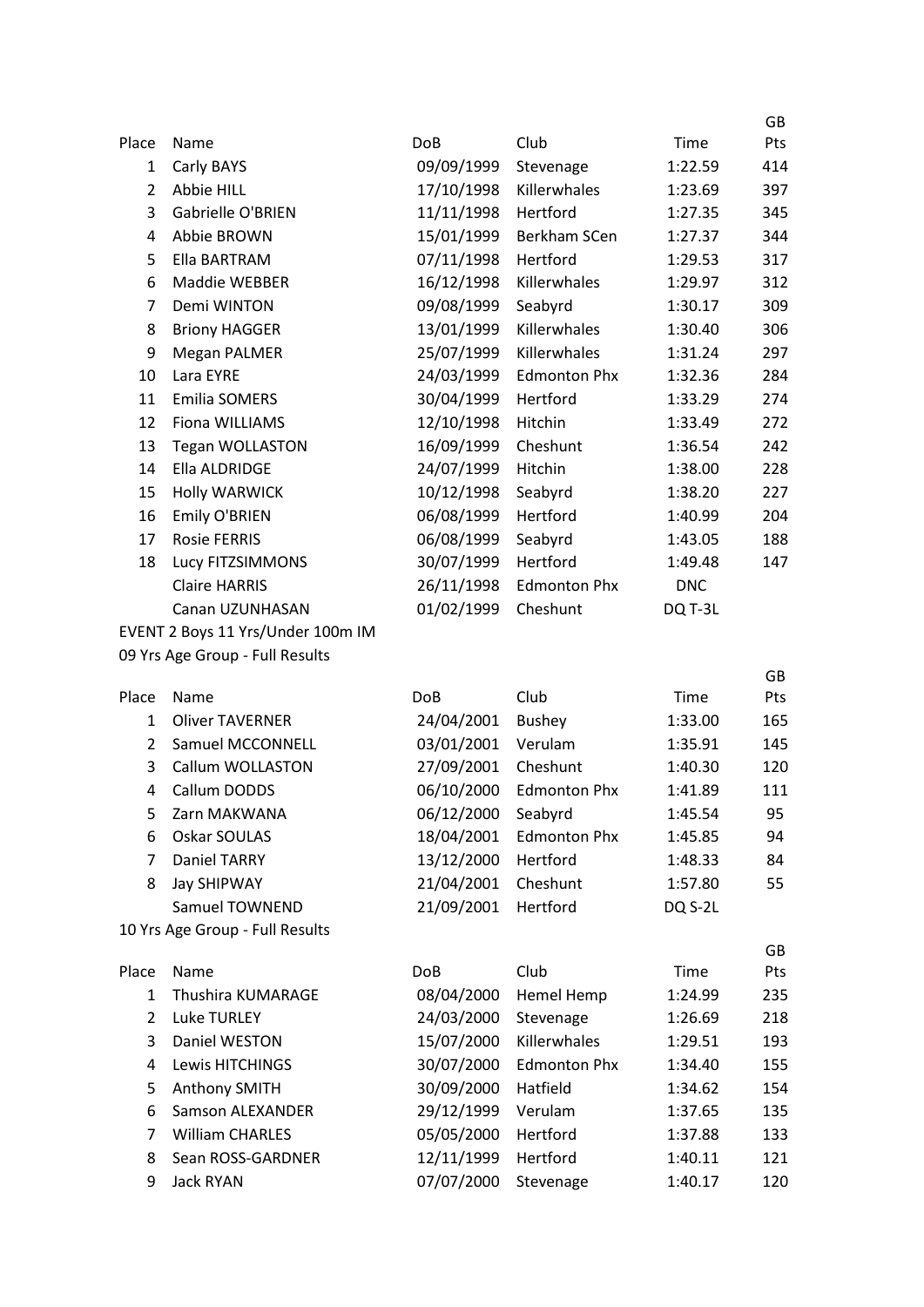| 10             | Harold COX                               | 14/06/2000 | <b>Griffins Enf</b> | 1:44.01    | 102 |
|----------------|------------------------------------------|------------|---------------------|------------|-----|
| 11             | <b>Cameron MILLS</b>                     | 27/06/2000 | <b>Griffins Enf</b> | 1:48.67    | 83  |
| 12             | <b>Tyrese HAUGHTON-LOCKER</b>            | 19/07/2000 | <b>Edmonton Phx</b> | 1:48.85    | 82  |
| 13             | Zachary NICHOLSON                        | 17/10/1999 | Seabyrd             | 1:52.34    | 70  |
| 14             | <b>Tom GENTRY</b>                        | 17/04/2000 | Seabyrd             | 1:52.65    | 69  |
| 15             | James CUTTS                              | 31/12/1999 | Cheshunt            | 1:52.73    | 69  |
|                | <b>Edward WINFIELD</b>                   | 09/07/2000 | <b>Edmonton Phx</b> | <b>DNC</b> |     |
|                | 11 Yrs Age Group - Full Results          |            |                     |            |     |
|                |                                          |            |                     |            | GB  |
| Place          | Name                                     | <b>DoB</b> | Club                | Time       | Pts |
| 1              | Harry FOX                                | 19/03/1999 | Killerwhales        | 1:20.13    | 292 |
| $\overline{2}$ | George O'MALLEY                          | 28/10/1998 | <b>Bushey</b>       | 1:23.79    | 248 |
| 3              | <b>Ben HOWE</b>                          | 19/10/1998 | <b>Edmonton Phx</b> | 1:25.97    | 225 |
| 4              | Ryan JARVIS                              | 23/03/1999 | Stevenage           | 1:26.57    | 220 |
| 5              | Thomas WESTON                            | 21/03/1999 | Killerwhales        | 1:26.82    | 217 |
| 6              | Jonathan COX                             | 03/11/1998 | Killerwhales        | 1:27.38    | 212 |
| $\overline{7}$ | Ian NIVEN                                | 24/10/1998 | Berkham SCen        | 1:28.25    | 204 |
| 8              | Joseph COOK                              | 23/11/1998 | Hertford            | 1:28.44    | 202 |
| 9              | James WHITING                            | 11/06/1999 | <b>Edmonton Phx</b> | 1:29.53    | 193 |
| 10             | Charlie ILLING                           | 06/02/1999 | Killerwhales        | 1:29.86    | 190 |
| 11             | Luke SUGDEN                              | 15/09/1999 | Stevenage           | 1:30.33    | 186 |
| 12             | Jarred FREEMAN                           | 25/03/1999 | Seabyrd             | 1:31.75    | 175 |
| 13             | Daniel HOOD                              | 08/10/1998 | Hertford            | 1:32.46    | 169 |
| 14             | Lewis POPE                               | 22/04/1999 | Cheshunt            | 1:33.14    | 164 |
| 15             | Callum MCCABE                            | 25/04/1999 | <b>Edmonton Phx</b> | 1:34.64    | 154 |
| 16             | Jonathan AKERMAN                         | 29/09/1999 | Killerwhales        | 1:35.20    | 150 |
| 17             | Daniel VINCENT                           | 01/08/1999 | Cheshunt            | 1:35.21    | 150 |
| 18             | Dorian BIHARI                            | 29/04/1999 | Seabyrd             | 1:39.46    | 124 |
| 19             | Jack FAGAN                               | 28/07/1999 | <b>Bushey</b>       | 1:40.08    | 121 |
| 20             | Nicholas TREW                            | 14/03/1999 | Cheshunt            | 1:40.94    | 116 |
| 21             | Matthew HADEN                            | 09/05/1999 | Putteridge          | 1:43.66    | 103 |
| 22             | Mehdi NECHED                             | 19/04/1999 | <b>Edmonton Phx</b> | 1:46.95    | 89  |
| 23             | Nemanja KRALJ                            | 05/03/1999 | Seabyrd             | 1:47.24    | 88  |
|                |                                          |            |                     | DQ FI-     |     |
|                | Dylan COX                                | 06/12/1998 | Hitchin             | 3L         |     |
|                | <b>Jack TOWNEND</b>                      | 04/02/1999 | Hertford            | DQ T-2L    |     |
|                | EVENT 3 Girls 12 Yrs/Over 100m Butterfly |            |                     |            |     |

|               |                          |            |                     |         | GB. |
|---------------|--------------------------|------------|---------------------|---------|-----|
| Place         | <b>Name</b>              | <b>DoB</b> | <b>Club</b>         | Time    | Pts |
|               | Julianne SULLIVAN        | 18/10/1997 | Hoddesdon           | 1:23.10 | 336 |
| $\mathcal{P}$ | <b>Charlotte FAWCETT</b> | 19/07/1998 | Stevenage           | 1:26.59 | 291 |
| 3             | Lisa MURPHY              | 26/05/1998 | Killerwhales        | 1:28.08 | 274 |
| 4             | Katherine BROWN          | 12/08/1998 | Berkham SCen        | 1:34.60 | 210 |
| 5.            | Olivia HAZELL            | 20/03/1998 | Stevenage           | 1:35.63 | 201 |
| 6             | Lena SOULAS              | 20/09/1998 | <b>Edmonton Phx</b> | 1:38.61 | 178 |
|               | Emma SANDBERG            | 20/07/1998 | Killerwhales        | 1:54.87 | 91  |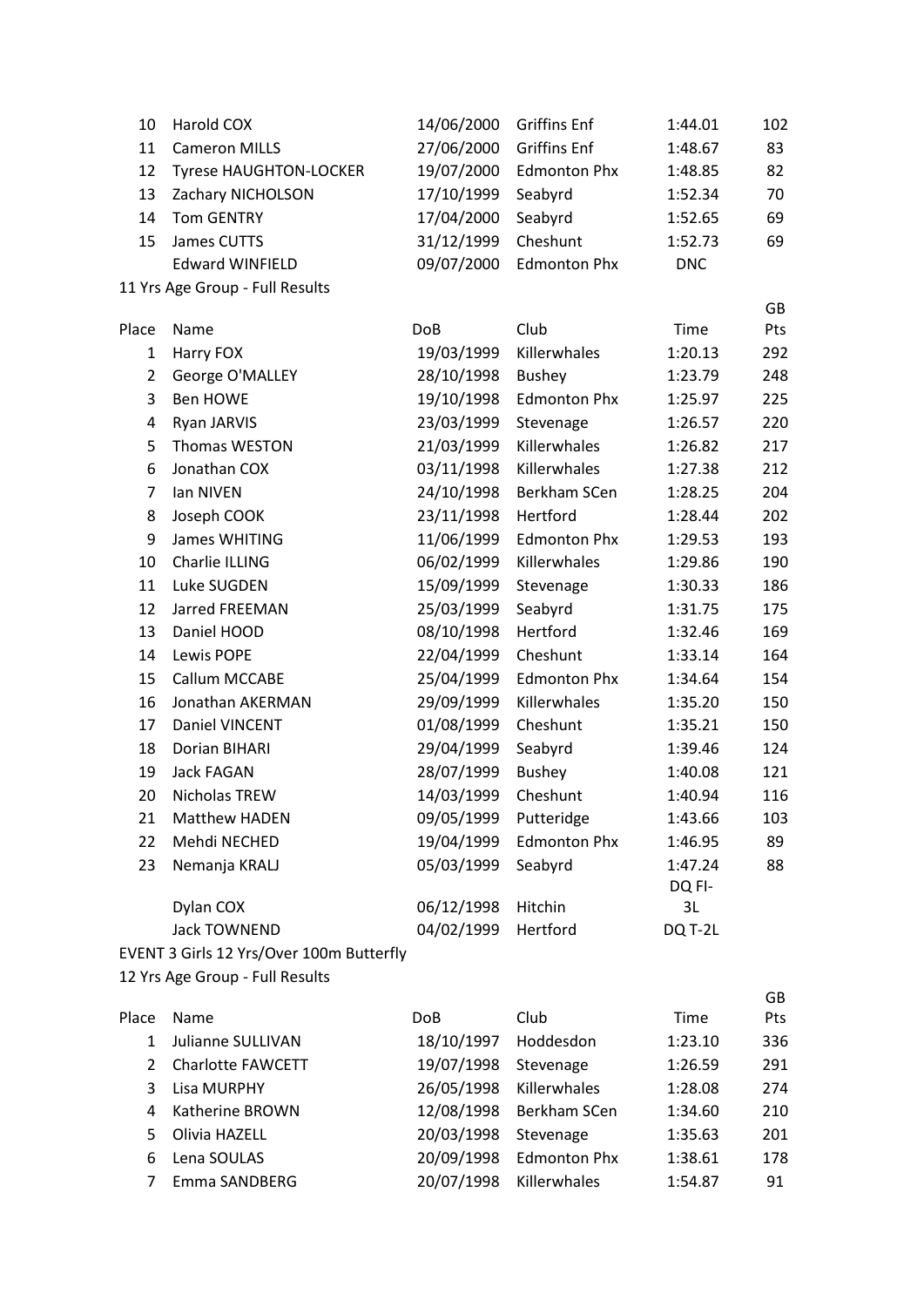|                     | <b>Kerry LANDER</b>                     | 26/01/1998               | Stevenage               | <b>DNC</b>         |            |
|---------------------|-----------------------------------------|--------------------------|-------------------------|--------------------|------------|
|                     | Leanne POTTER                           | 07/09/1998               | <b>Edmonton Phx</b>     | <b>DNC</b>         |            |
|                     | 13 Yrs Age Group - Full Results         |                          |                         |                    |            |
|                     |                                         |                          |                         |                    | GB         |
| Place               | Name                                    | <b>DoB</b>               | Club                    | Time               | Pts        |
| $\mathbf{1}$        | <b>Christie BAYS</b>                    | 25/10/1996               | Stevenage               | 1:12.76            | 513        |
| $\overline{2}$      | Danielle MURPHY                         | 02/04/1997               | Hitchin                 | 1:20.82            | 369        |
| 3                   | Alexandra MOOR                          | 28/09/1997               | Hitchin                 | 1:23.50            | 330        |
| 4                   | Sophie DURBRIDGE                        | 08/01/1997               | Berkham SCen            | 1:24.06            | 323        |
| 5                   | Anise JONES                             | 13/06/1997               | Hitchin                 | 1:28.27            | 272        |
|                     | 14 Yrs Age Group - Full Results         |                          |                         |                    |            |
| Place               | Name                                    | <b>DoB</b>               | Club                    | Time               | GB<br>Pts  |
| 1                   | Ashley RANSOME                          | 25/10/1995               | Hertford                | 1:16.82            | 434        |
| $\overline{2}$      | Faye NUGENT                             | 16/02/1996               | Cheshunt                | 1:19.78            | 385        |
| 3                   | Zoe PULLEN                              | 22/04/1996               | Killerwhales            | 1:25.29            | 307        |
| 4                   | Georgia HAZELL                          | 10/07/1996               | Hitchin                 | 1:28.15            | 273        |
| 5                   | Julia NIEDERTUBBESING                   | 10/09/1996               | Berkham SCen            | 1:28.32            | 271        |
| 6                   | Zoe HAGUE                               | 29/04/1996               | Hitchin                 | 1:29.95            | 254        |
| $\overline{7}$      | <b>Eloise TINKLER</b>                   | 28/03/1996               | Verulam                 | 1:34.45            | 211        |
| 8                   | Georgia PORTER                          | 17/10/1995               | Killerwhales            | 1:36.36            | 195        |
| 9                   | Rebecca WHYMAN                          | 04/09/1996               | Killerwhales            | 1:38.32            | 180        |
|                     | Amelia POWELL                           | 20/06/1996               | Hitchin                 | <b>DNC</b>         |            |
|                     | 15 Yrs/Over Age Group - Full Results    |                          |                         |                    |            |
|                     |                                         |                          |                         |                    | GB         |
| Place               | Name                                    | <b>DoB</b>               | Club                    | Time               | Pts        |
| 1                   | Rebekah HOLDEN                          | 29/11/1993               | Berkham SCen            | 1:12.92            | 509        |
| $\overline{2}$<br>3 | <b>Kerry RANGER</b><br>Keira SULLIVAN   | 30/08/1994               | Cheshunt<br>Hoddesdon   | 1:13.40            | 499        |
| 4                   | Isabelle HARTLEY                        | 01/05/1995<br>03/09/1995 | Berkham SCen            | 1:14.10            | 485<br>327 |
| 5.                  | Nicole PULLEN                           |                          | 05/07/1994 Killerwhales | 1:23.77<br>1:28.95 |            |
| 6                   | Rebecca HAGGER                          | 20/07/1995               | Killerwhales            | 1:33.17            | 264        |
|                     | Rebecca GREEN                           | 20/05/1995               | Killerwhales            | <b>DNC</b>         | 223        |
|                     | EVENT 4 Boys 12 Yrs/Over 100m Butterfly |                          |                         |                    |            |
|                     | 12 Yrs Age Group - Full Results         |                          |                         |                    |            |
|                     |                                         |                          |                         |                    | GB         |
| Place               | Name                                    | <b>DoB</b>               | Club                    | Time               | Pts        |
| 1                   | <b>Elliot BERTRAM</b>                   | 05/12/1997               | <b>Edmonton Phx</b>     | 1:08.99            | 422        |
| 2                   | Leone CRICK                             | 04/02/1998               | Putteridge              | 1:21.69            | 235        |
| 3                   | Patrick TARRY                           | 24/04/1998               | Hertford                | 1:25.38            | 199        |
| 4                   | <b>Stanley TINKLER</b>                  | 15/02/1998               | Verulam                 | 1:27.58            | 180        |
| 5                   | Sam PATERSON                            | 06/04/1998               | Putteridge              | 1:28.33            | 173        |
| 6                   | Daniel ROBINSON                         | 01/07/1998               | Killerwhales            | 1:30.38            | 158        |
| 7                   | Luke SHIPWAY                            | 07/06/1998               | Cheshunt                | 1:30.79            | 155        |
| 8                   | Hamish MACCAIG                          | 28/01/1998               | Berkham SCen            | 1:32.51            | 143        |
| 9                   | Jack RYAN                               | 16/07/1998               | <b>Edmonton Phx</b>     | 1:32.60            | 143        |
| 10                  | Daniel GRIMWADE                         | 07/12/1997               | Seabyrd                 | 1:35.15            | 127        |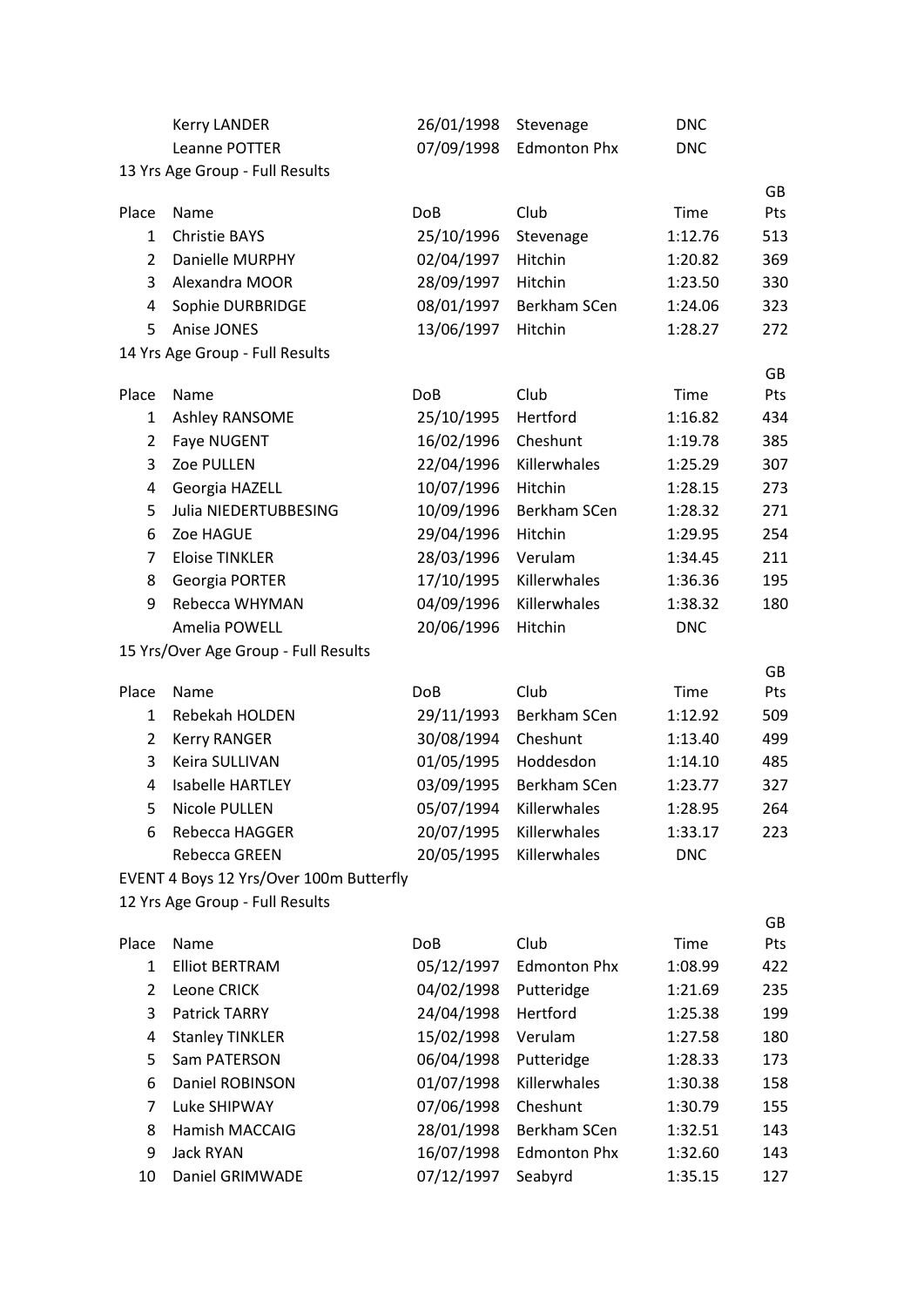| 11             | <b>Nathan GREY</b>                        | 04/04/1998      | Killerwhales        | 1:35.18    | 127       |
|----------------|-------------------------------------------|-----------------|---------------------|------------|-----------|
|                | <b>Harry YATES</b>                        | 20/06/1998      | Hertford            | <b>DNC</b> |           |
|                | 13 Yrs Age Group - Full Results           |                 |                     |            |           |
| Place          | Name                                      | <b>DoB</b>      | Club                | Time       | GB<br>Pts |
| $\mathbf{1}$   | Charlie FOX                               | 22/07/1997      | Killerwhales        | 1:12.15    | 365       |
| $\overline{2}$ | Matthew ALEXANDER                         | 06/02/1997      | Killerwhales        | 1:15.33    | 315       |
| 3              | Jordan JORDANOU                           | 13/08/1997      | <b>Griffins Enf</b> | 1:19.31    | 263       |
| 4              | <b>Ryan RANGER</b>                        | 22/08/1997      | Cheshunt            | 1:32.75    | 142       |
|                | James KEANE                               | 27/11/1996      | <b>Griffins Enf</b> | <b>DNC</b> |           |
|                | 14 Yrs Age Group - Full Results           |                 |                     |            |           |
|                |                                           |                 |                     |            | GB        |
| Place          | Name                                      | Do <sub>B</sub> | Club                | Time       | Pts       |
| $\mathbf{1}$   | <b>Alex MERCHAN</b>                       | 12/09/1996      | Killerwhales        | 1:12.01    | 367       |
| $\overline{2}$ | Luke AMES                                 | 04/10/1995      | Hitchin             | 1:14.48    | 328       |
| 3              | <b>Thomas DISNEY</b>                      | 23/08/1996      | Hertford            | 1:15.45    | 314       |
| 4              | <b>Steven BINNS</b>                       | 02/01/1996      | <b>Bushey</b>       | 1:16.93    | 293       |
| 5              | <b>Jake MARSHALL</b>                      | 26/07/1996      | Killerwhales        | 1:19.37    | 262       |
| 6              | Aiden ROBINSON                            | 01/05/1996      | Killerwhales        | 1:21.98    | 232       |
| 7              | <b>Adrian NICOL</b>                       | 04/10/1995      | <b>Griffins Enf</b> | 1:26.25    | 191       |
|                | 15 Yrs/Over Age Group - Full Results      |                 |                     |            | GB        |
| Place          | Name                                      | <b>DoB</b>      | Club                | Time       | Pts       |
| $\mathbf{1}$   | Adam BRAND                                | 28/01/1995      | Killerwhales        | 1:34.40    | 131       |
|                | James SIRETT                              | 12/02/1988      | Cheshunt            | <b>DNC</b> |           |
|                | <b>Jack NOBLE</b>                         | 26/05/1994      | Hitchin             | <b>DNC</b> |           |
|                | EVENT 5 Girls 11 Yrs/Under 50m Backstroke |                 |                     |            |           |
|                | 09 Yrs Age Group - Full Results           |                 |                     |            |           |
| Place          | Name                                      | <b>DoB</b>      | Club                | Time       | GB<br>Pts |
| 1              | Meghan BYRNE                              | 16/11/2000      | <b>Edmonton Phx</b> | 39.25      | 343       |
| 2              | Zoe KEARNS                                | 17/02/2001      | Killerwhales        | 43.54      | 238       |
| 3              | Caitlin MCCABE                            | 09/10/2000      | <b>Edmonton Phx</b> | 43.72      | 234       |
| 4              | <b>Bailey WILKES</b>                      | 27/09/2001      | Putteridge          | 45.8       | 196       |
| 5              | Lucie DAVIS                               | 12/10/2000      | Killerwhales        | 45.91      | 194       |
| 6              | Cara FFOULKES                             | 31/10/2000      | Verulam             | 46.77      | 180       |
| 7              | <b>Keely KENNEDY</b>                      | 27/12/2000      | Killerwhales        | 47.44      | 170       |
| 8              | Harriet Lucy HORWOOD-J                    | 09/10/2000      | Berkham SCen        | 47.78      | 165       |
| 9              | Alyssa KNIGHTLEY                          | 15/07/2001      | Seabyrd             | 48.03      | 161       |
| 10             | Isidora FAIRHURST                         | 03/06/2001      | <b>Griffins Enf</b> | 48.65      | 153       |
| 11             | Sheila STEIN                              | 02/11/2000      | Killerwhales        | 49.67      | 140       |
| 12             | <b>Lily TIERNAN</b>                       | 06/09/2001      | <b>Edmonton Phx</b> | 50.17      | 134       |
| 13             | Francesca PLATTEN                         | 08/08/2001      | Stevenage           | 50.85      | 127       |
| 14             | Natasha GRIMWADE                          | 24/10/2000      | Seabyrd             | 51.26      | 122       |
| 15             | Lucy BRETT                                | 04/03/2001      | Hitchin             | 51.45      | 120       |
| 16             | Melanie METCALF                           | 27/10/2000      | Verulam             | 52.77      | 107       |
| 17             | Katie MARLOW                              | 04/10/2000      | Putteridge          | 54.04      | 96        |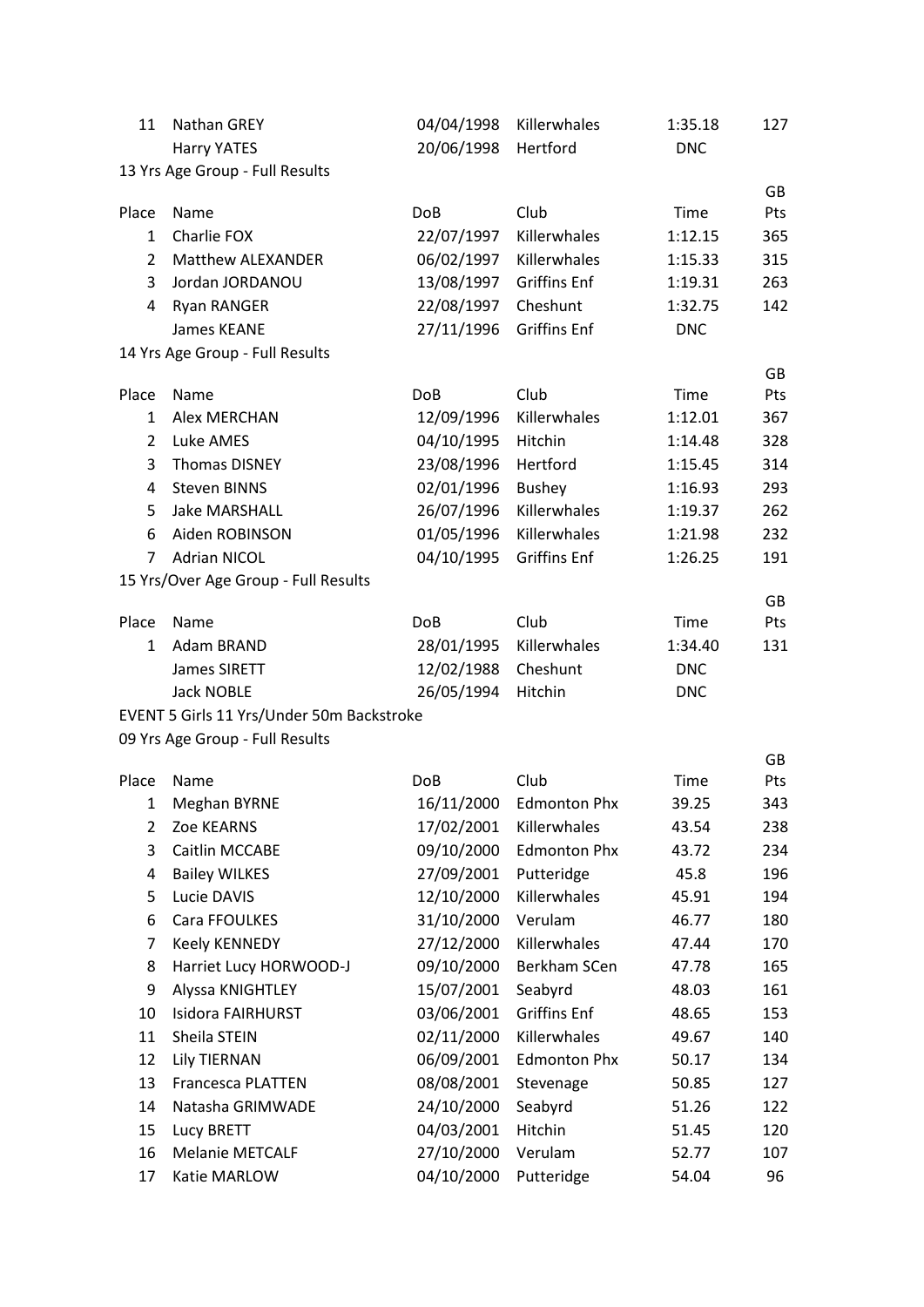| 18             | Naomi HARVEY                    | 23/07/2001 | Hoddesdon           | 54.38      | 93  |
|----------------|---------------------------------|------------|---------------------|------------|-----|
| 19             | Megan POPE                      | 25/06/2001 | Cheshunt            | 55.47      | 85  |
| 20             | <b>Ellie ANDREWS</b>            | 24/02/2001 | Hitchin             | 56.7       | 76  |
| 21             | Chloe WHITING                   | 09/09/2001 | Seabyrd             | 58.3       | 67  |
|                | Emma HAYNES                     | 01/07/2001 | Seabyrd             | DQ T-1L    |     |
|                | 10 Yrs Age Group - Full Results |            |                     |            |     |
|                |                                 |            |                     |            | GB  |
| Place          | Name                            | <b>DoB</b> | Club                | Time       | Pts |
| 1              | Samantha PERRY                  | 17/05/2000 | Stevenage           | 38.4       | 370 |
| $\overline{2}$ | Laura COPPING                   | 26/04/2000 | Stevenage           | 40.93      | 297 |
| 3              | Amber SHINE                     | 10/08/2000 | Cheshunt            | 40.96      | 297 |
| 4              | Renae DAWES                     | 30/11/1999 | Killerwhales        | 42.4       | 262 |
| 5              | Shannon STOTT                   | 29/08/2000 | Hatfield            | 42.68      | 256 |
| 6              | Olivia PAWSON                   | 26/11/1999 | Cheshunt            | 42.88      | 251 |
| $\overline{7}$ | <b>Brianna CUMMINS</b>          | 04/02/2000 | Killerwhales        | 43.7       | 234 |
| 8              | Rebecca ABRAHAMS                | 05/09/2000 | Stevenage           | 43.74      | 233 |
| 9              | Jessica FARROW                  | 08/05/2000 | Stevenage           | 45.94      | 193 |
| 10             | <b>Jess POTTS</b>               | 21/08/2000 | Berkham SCen        | 46.93      | 177 |
| 11             | Georgia ROBINSON                | 16/03/2000 | Killerwhales        | 47.19      | 173 |
| 12             | <b>Emily AUCKLAND</b>           | 25/04/2000 | Seabyrd             | 47.66      | 167 |
| 13             | Ellie O'KEEFFE                  | 15/03/2000 | Verulam             | 48.67      | 153 |
| 14             | <b>Maisie BATES</b>             | 02/02/2000 | Killerwhales        | 48.96      | 149 |
| 15             | <b>Ellena NELLIS</b>            | 16/05/2000 | Hitchin             | 49.4       | 143 |
| 16             | <b>Maisie GRIFFIN</b>           | 24/11/1999 | Cheshunt            | 50.88      | 126 |
| 17             | Daniella SEVERINO               | 01/08/2000 | Seabyrd             | 51.03      | 125 |
| 18             | Jodie PIPER                     | 06/11/1999 | Cheshunt            | 52.12      | 113 |
|                | Yasemin BAYTAS                  | 10/01/2000 | <b>Griffins Enf</b> | <b>DNC</b> |     |
|                | Freya BENNETT                   | 30/09/2000 | Verulam             | DQ T-1L    |     |
|                | <b>Emily WALTON</b>             | 23/06/2000 | Stevenage           | DQ T-1L    |     |
|                | 11 Yrs Age Group - Full Results |            |                     |            |     |
|                |                                 |            |                     |            | GB  |
| Place          | Name                            | <b>DoB</b> | Club                | Time       | Pts |
| $\mathbf{1}$   | Abbie HILL                      | 17/10/1998 | Killerwhales        | 38.39      | 370 |
| $\overline{2}$ | Gabrielle O'BRIEN               | 11/11/1998 | Hertford            | 38.72      | 359 |
| 3              | Carly BAYS                      | 09/09/1999 | Stevenage           | 39.23      | 344 |
| 4              | Abbie BROWN                     | 15/01/1999 | Berkham SCen        | 41.82      | 275 |
| 5              | Ella BARTRAM                    | 07/11/1998 | Hertford            | 42.41      | 262 |
| 6              | <b>Megan PALMER</b>             | 25/07/1999 | Killerwhales        | 42.75      | 254 |
| $\overline{7}$ | <b>Emilia SOMERS</b>            | 30/04/1999 | Hertford            | 42.99      | 249 |
| 8              | Maddie WEBBER                   | 16/12/1998 | Killerwhales        | 43.32      | 242 |
| 9              | <b>Holly WARWICK</b>            | 10/12/1998 | Seabyrd             | 43.6       | 236 |
| 10             | Demi WINTON                     | 09/08/1999 | Seabyrd             | 43.92      | 230 |
| 11             | <b>Rosie FERRIS</b>             | 06/08/1999 | Seabyrd             | 44.19      | 225 |
| 12             | Lara EYRE                       | 24/03/1999 | <b>Edmonton Phx</b> | 44.92      | 211 |
| 13             | <b>Tegan WOLLASTON</b>          | 16/09/1999 | Cheshunt            | 45.43      | 202 |
| 14             | <b>Felicity ABBOTT</b>          | 25/03/1999 | Killerwhales        | 45.6       | 199 |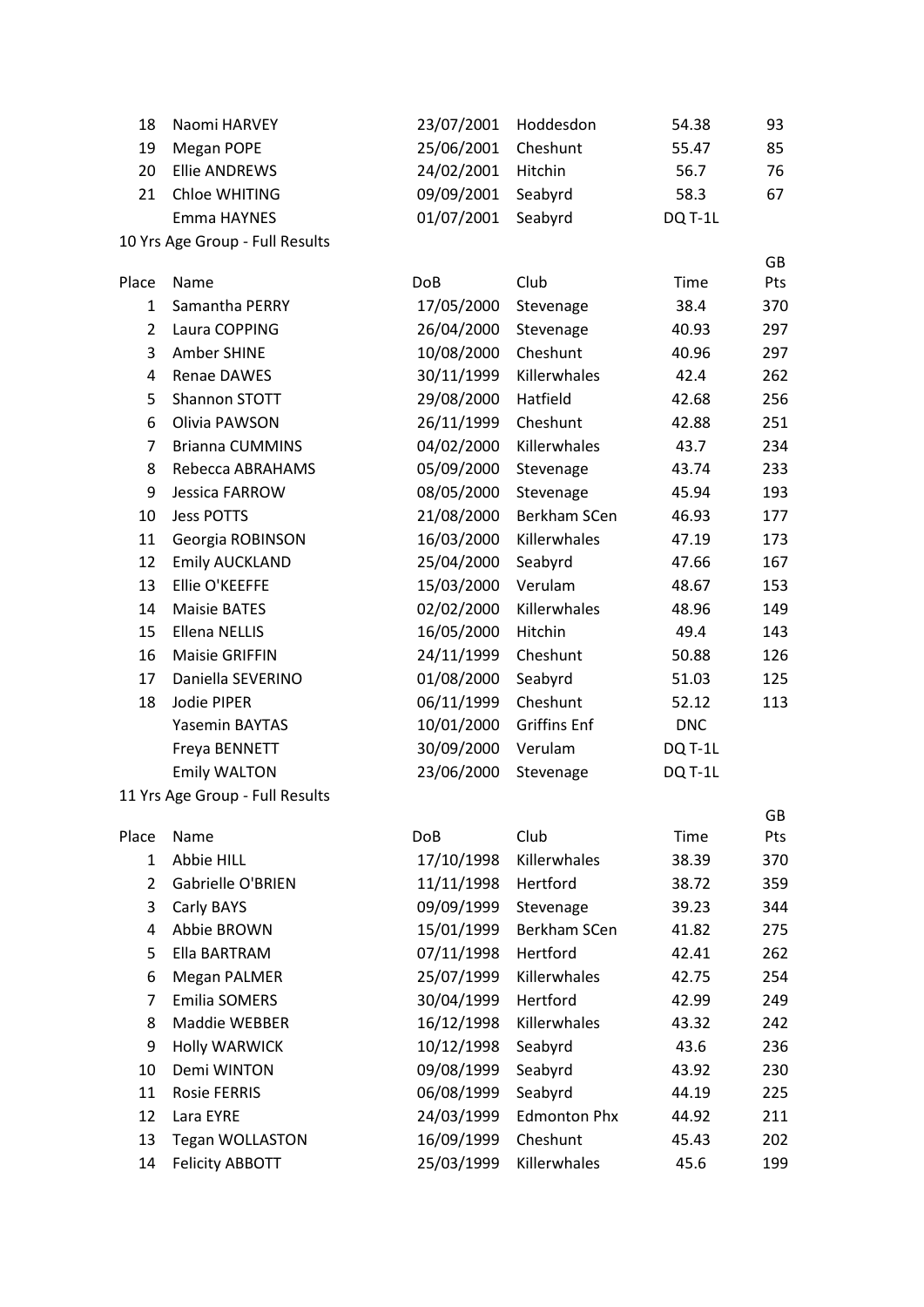| 15             | Fiona WILLIAMS                           | 12/10/1998 | Hitchin             | 45.72      | 197 |
|----------------|------------------------------------------|------------|---------------------|------------|-----|
| 16             | <b>Briony HAGGER</b>                     | 13/01/1999 | Killerwhales        | 46.14      | 190 |
| 17             | Emily O'BRIEN                            | 06/08/1999 | Hertford            | 47.15      | 174 |
| 18             | <b>Kerry MILLS</b>                       | 08/11/1998 | Putteridge          | 47.44      | 170 |
| 19             | Ella ALDRIDGE                            | 24/07/1999 | Hitchin             | 48.48      | 155 |
| 20             | Kaylyn MAHER                             | 04/09/1999 | Killerwhales        | 50.53      | 130 |
| 21             | Canan UZUNHASAN                          | 01/02/1999 | Cheshunt            | 53.53      | 100 |
| 22             | Olivia GREY                              | 21/07/1999 | Killerwhales        | 54.71      | 91  |
|                | <b>Claire HARRIS</b>                     | 26/11/1998 | <b>Edmonton Phx</b> | <b>DNC</b> |     |
|                | EVENT 6 Boys 11 Yrs/Under 50m Backstroke |            |                     |            |     |
|                | 09 Yrs Age Group - Full Results          |            |                     |            |     |
|                |                                          |            |                     |            | GB  |
| Place          | Name                                     | <b>DoB</b> | Club                | Time       | Pts |
| $\mathbf{1}$   | Samuel MCCONNELL                         | 03/01/2001 | Verulam             | 42.17      | 159 |
| $\overline{2}$ | <b>Oliver TAVERNER</b>                   | 24/04/2001 | <b>Bushey</b>       | 43.48      | 140 |
| 3              | <b>Daniel TARRY</b>                      | 13/12/2000 | Hertford            | 46.89      | 100 |
| 4              | Callum WOLLASTON                         | 27/09/2001 | Cheshunt            | 47.38      | 95  |
| 5              | Oskar SOULAS                             | 18/04/2001 | <b>Edmonton Phx</b> | 47.49      | 94  |
| 6              | Charlie ROUSE                            | 22/12/2000 | Killerwhales        | 47.87      | 91  |
| 7              | Zarn MAKWANA                             | 06/12/2000 | Seabyrd             | 50.07      | 73  |
| 8              | <b>Christopher FERRIS</b>                | 29/08/2001 | Seabyrd             | 51.37      | 64  |
| 9              | <b>Ben BROWN</b>                         | 21/12/2000 | Berkham SCen        | 52.33      | 58  |
|                | Michael SIM                              | 26/05/2001 | Hertford            | <b>DNC</b> |     |
|                | Callum DODDS                             | 06/10/2000 | <b>Edmonton Phx</b> | DQ T-1L    |     |
|                | 10 Yrs Age Group - Full Results          |            |                     |            | GB  |
| Place          | Name                                     | <b>DoB</b> | Club                | Time       | Pts |
| $\mathbf{1}$   | Daniel WESTON                            | 15/07/2000 | Killerwhales        | 41.25      | 174 |
| $\overline{2}$ | <b>Luke TURLEY</b>                       | 24/03/2000 | Stevenage           | 41.91      | 163 |
| 3              | Thushira KUMARAGE                        | 08/04/2000 | Hemel Hemp          | 42.09      | 160 |
| 4              | <b>Samson ALEXANDER</b>                  | 29/12/1999 | Verulam             | 44.15      | 131 |
| 5              | <b>Jack FREESTONE</b>                    | 22/07/2000 | Hoddesdon           | 44.38      | 128 |
| 6              | Sean ROSS-GARDNER                        | 12/11/1999 | Hertford            | 44.95      | 121 |
| 7              | Anthony SMITH                            | 30/09/2000 | Hatfield            | 45.01      | 120 |
| 8              | <b>William CHARLES</b>                   | 05/05/2000 | Hertford            | 45.66      | 113 |
| 9              | Jack RYAN                                | 07/07/2000 | Stevenage           | 47.01      | 99  |
| 10             | Harold COX                               | 14/06/2000 | <b>Griffins Enf</b> | 49.37      | 78  |
| 11             | Zachary NICHOLSON                        | 17/10/1999 | Seabyrd             | 51.94      | 61  |
| 12             | <b>Cameron MILLS</b>                     | 27/06/2000 | <b>Griffins Enf</b> | 52.06      | 60  |
| 13             | <b>Tom GENTRY</b>                        | 17/04/2000 | Seabyrd             | 53.36      | 53  |
|                | 11 Yrs Age Group - Full Results          |            |                     |            |     |
|                |                                          |            |                     |            | GB  |
| Place          | Name                                     | DoB        | Club                | Time       | Pts |
| $\mathbf{1}$   | Harry FOX                                | 19/03/1999 | Killerwhales        | 35.52      | 306 |
| 2              | Ryan JARVIS                              | 23/03/1999 | Stevenage           | 39.68      | 203 |
| 3              | Joseph COOK                              | 23/11/1998 | Hertford            | 39.79      | 201 |
| 4              | Daniel HOOD                              | 08/10/1998 | Hertford            | 39.88      | 199 |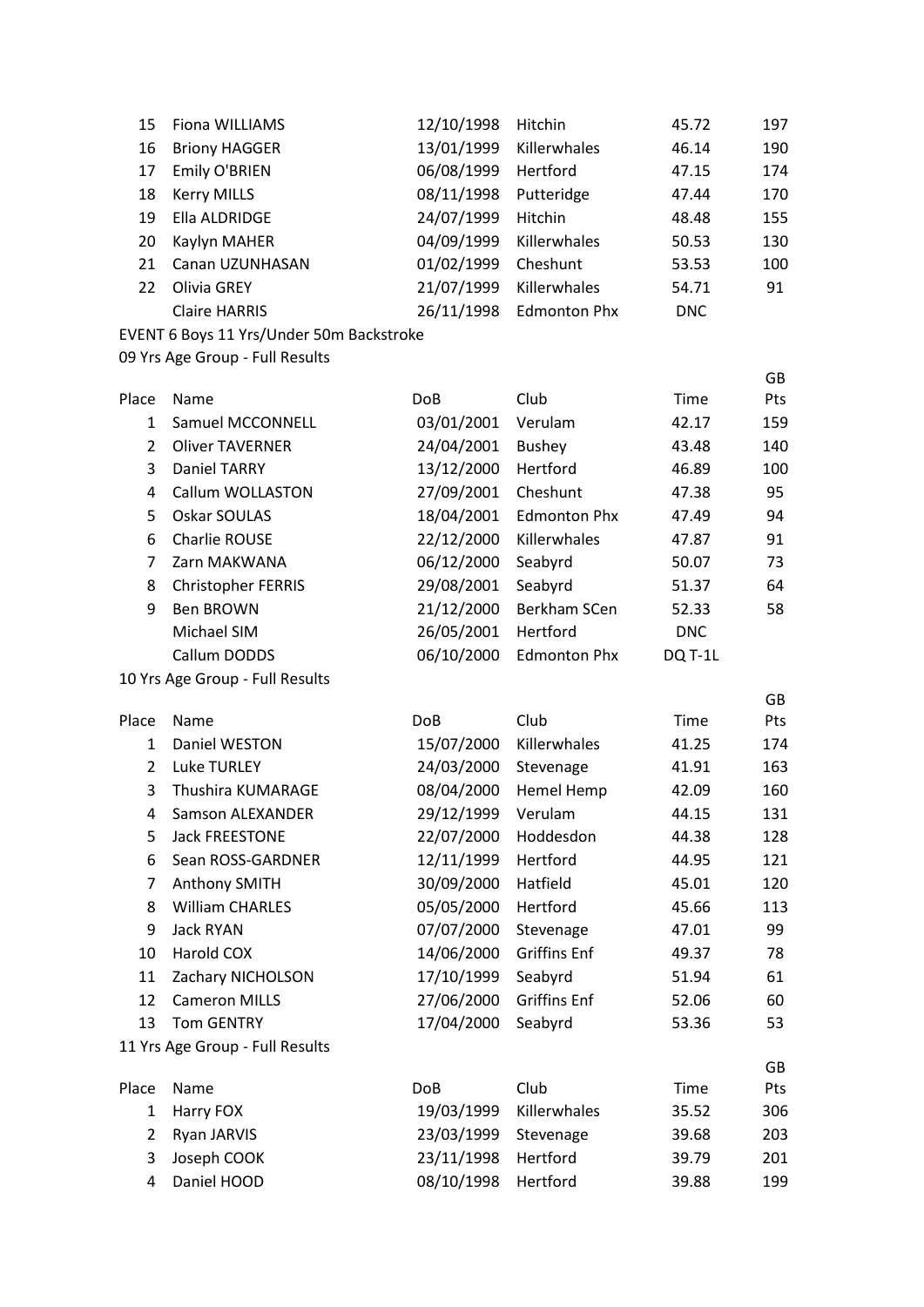| 5  | Jonathan COX           | 03/11/1998 | Killerwhales        | 39.89 | 199 |
|----|------------------------|------------|---------------------|-------|-----|
| 6  | Thomas WESTON          | 21/03/1999 | Killerwhales        | 40.76 | 183 |
| 7  | George O'MALLEY        | 28/10/1998 | Bushey              | 40.81 | 182 |
| 8  | <b>James WHITING</b>   | 11/06/1999 | <b>Edmonton Phx</b> | 40.97 | 179 |
| 9  | Charlie ILLING         | 06/02/1999 | Killerwhales        | 41.17 | 175 |
| 10 | Jarred FREEMAN         | 25/03/1999 | Seabyrd             | 41.28 | 173 |
| 11 | Luke SUGDEN            | 15/09/1999 | Stevenage           | 42.62 | 152 |
| 12 | Lewis POPE             | 22/04/1999 | Cheshunt            | 42.7  | 151 |
| 13 | Callum MCCABE          | 25/04/1999 | <b>Edmonton Phx</b> | 42.76 | 150 |
| 14 | Dorian BIHARI          | 29/04/1999 | Seabyrd             | 43.71 | 137 |
| 15 | Jack TOWNEND           | 04/02/1999 | Hertford            | 44.74 | 123 |
| 16 | <b>Samuel MARSHALL</b> | 21/05/1999 | Killerwhales        | 44.88 | 122 |
| 17 | Nicholas TREW          | 14/03/1999 | Cheshunt            | 45.47 | 115 |
| 18 | Daniel VINCENT         | 01/08/1999 | Cheshunt            | 45.68 | 112 |
| 19 | Matthew HADEN          | 09/05/1999 | Putteridge          | 45.73 | 112 |
| 20 | lan NIVEN              | 24/10/1998 | Berkham SCen        | 45.93 | 110 |
| 21 | Jack FAGAN             | 28/07/1999 | <b>Bushey</b>       | 46.34 | 105 |
| 22 | Jonathan AKERMAN       | 29/09/1999 | Killerwhales        | 48.2  | 88  |
| 23 | Dylan COX              | 06/12/1998 | Hitchin             | 48.63 | 84  |
| 24 | <b>Bradley PALMER</b>  | 25/07/1999 | Killerwhales        | 49.12 | 80  |
| 25 | Nemanja KRALJ          | 05/03/1999 | Seabyrd             | 49.38 | 78  |
| 26 | <b>Gwilym TURNER</b>   | 15/05/1999 | Hertford            | 52.56 | 57  |
| 27 | Mehdi NECHED           | 19/04/1999 | <b>Edmonton Phx</b> | 53.5  | 52  |
|    |                        |            |                     |       |     |

EVENT 7 Girls 12 Yrs/Over 100m Breaststroke

12 Yrs Age Group - Full Results

| Place | Name                     | DoB        | Club                | Time       | Pts |
|-------|--------------------------|------------|---------------------|------------|-----|
| 1     | Rebecca FREESTONE        | 25/06/1998 | Hoddesdon           | 1:31.18    | 394 |
| 2     | Georgia MASON            | 31/07/1998 | Hitchin             | 1:31.38    | 391 |
| 3     | Olivia HAZELL            | 20/03/1998 | Stevenage           | 1:36.11    | 330 |
| 4     | Wade EVANS               | 28/01/1998 | Cheshunt            | 1:38.69    | 302 |
| 5     | Anna CUNNINGHAM          | 06/11/1997 | <b>Griffins Enf</b> | 1:39.11    | 297 |
| 6     | Millie DONOVAN           | 09/09/1998 | Cheshunt            | 1:39.45    | 294 |
| 7     | <b>Charlotte PLATTEN</b> | 23/05/1998 | Stevenage           | 1:40.51    | 283 |
| 8     | Lisa MURPHY              | 26/05/1998 | Killerwhales        | 1:40.68    | 281 |
| 9     | <b>Ellie ROUSE</b>       | 31/01/1998 | Killerwhales        | 1:40.92    | 279 |
| 10    | <b>Chloe CORNHILL</b>    | 01/10/1998 | Killerwhales        | 1:42.98    | 259 |
| 11    | Lucy HARBRON             | 26/04/1998 | Cheshunt            | 1:43.05    | 258 |
| 12    | Katherine BROWN          | 12/08/1998 | Berkham SCen        | 1:45.05    | 241 |
| 13    | Lena SOULAS              | 20/09/1998 | <b>Edmonton Phx</b> | 1:45.51    | 237 |
| 14    | Jennifer ATWILL          | 06/10/1997 | Berkham SCen        | 1:46.52    | 228 |
| 15    | Emma BOLTON              | 07/09/1998 | Cheshunt            | 1:49.57    | 205 |
| 16    | Emma SANDBERG            | 20/07/1998 | Killerwhales        | 1:57.27    | 156 |
|       | Leanne POTTER            | 07/09/1998 | <b>Edmonton Phx</b> | <b>DNC</b> |     |
|       | Jennifer KEANE           | 29/05/1998 | <b>Griffins Enf</b> | <b>DNC</b> |     |
|       | <b>Kerry LANDER</b>      | 26/01/1998 | Stevenage           | <b>DNC</b> |     |

GB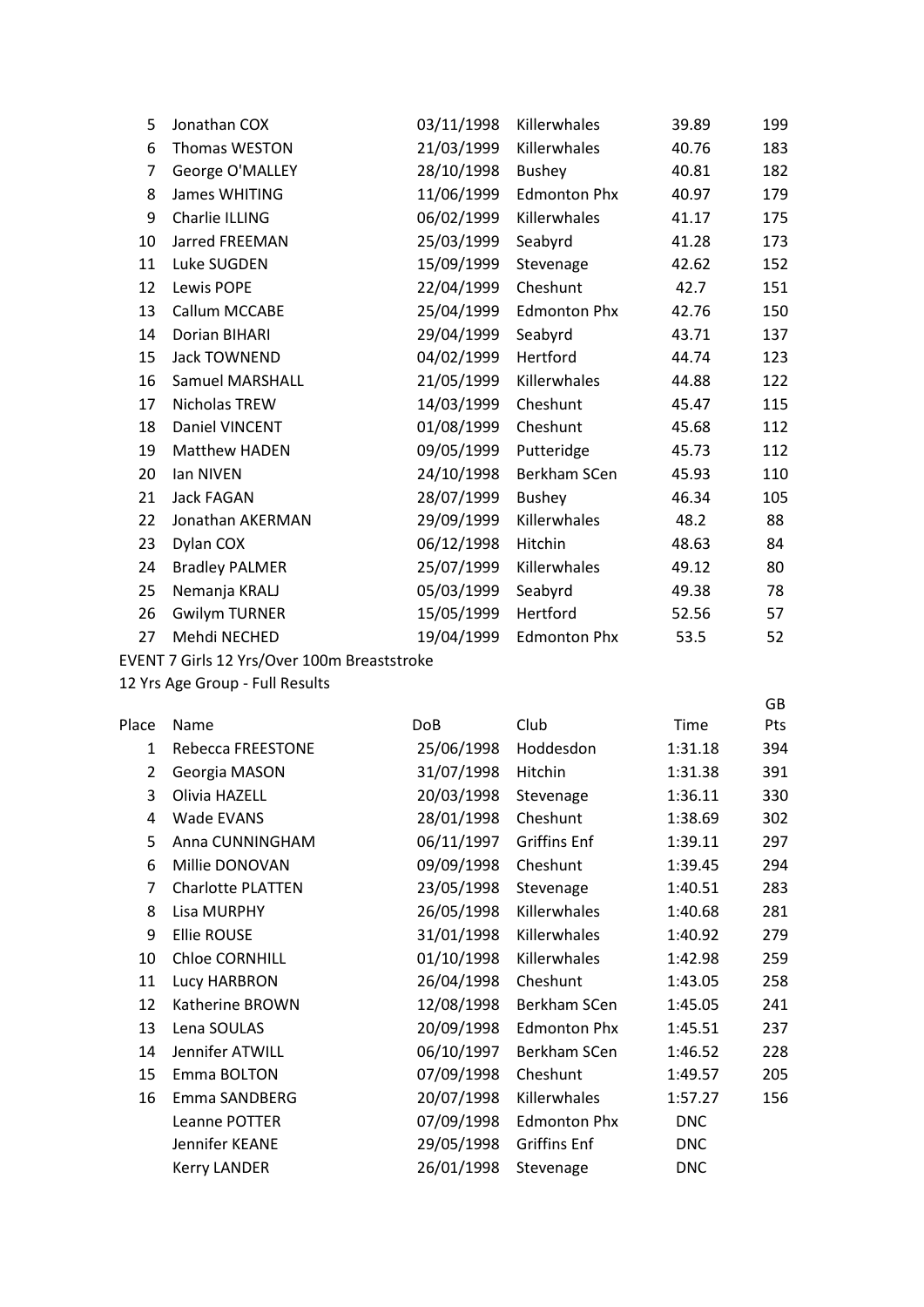|                |                                            |            |                |                    | GB        |
|----------------|--------------------------------------------|------------|----------------|--------------------|-----------|
| Place          | Name                                       | <b>DoB</b> | Club           | Time               | Pts       |
| $\mathbf{1}$   | <b>Christie BAYS</b>                       | 25/10/1996 | Stevenage      | 1:22.34            | 539       |
| $\overline{2}$ | <b>Danielle MURPHY</b>                     | 02/04/1997 | Hitchin        | 1:27.81            | 444       |
| 3              | Sarah O'BRIEN                              | 31/12/1996 | Hertford       | 1:29.09            | 424       |
| 4              | Jessica SCOTT                              | 04/11/1996 | Hitchin        | 1:29.94            | 411       |
| 5              | <b>Ellie DAVIS</b>                         | 28/09/1997 | Killerwhales   | 1:34.80            | 346       |
| 6              | Alexandra HOLCOMBE                         | 30/04/1997 | <b>Hitchin</b> | 1:36.64            | 324       |
| 7              | <b>Bethany FITZSIMMONS</b>                 | 07/06/1997 | Hertford       | 1:36.86            | 322       |
| 8              | Anise JONES                                | 13/06/1997 | Hitchin        | 1:38.69            | 302       |
| 9              | <b>Brittany NELMES</b>                     | 13/03/1997 | Verulam        | 1:44.45            | 246       |
| 10             | Sarah CUTTS                                | 24/10/1996 | Cheshunt       | 1:47.84            | 218       |
|                | Imogen MEAD                                | 14/12/1996 | Hertford       | <b>DNC</b>         |           |
|                | 14 Yrs Age Group - Full Results            |            |                |                    |           |
| Place          | Name                                       | <b>DoB</b> | Club           | Time               | GB<br>Pts |
| $\mathbf{1}$   | <b>Giselle CHAUHAN</b>                     | 05/10/1995 | Stevenage      | 1:26.03            | 473       |
| $\overline{2}$ | Ashley RANSOME                             | 25/10/1995 | Hertford       | 1:30.22            | 407       |
| 3              | Zoe HAGUE                                  | 29/04/1996 | Hitchin        | 1:31.60            | 388       |
| 4              | Georgia PORTER                             | 17/10/1995 | Killerwhales   | 1:36.14            | 330       |
| 5              | Faye NUGENT                                | 16/02/1996 | Cheshunt       | 1:36.60            | 325       |
| 6              | Lara NUGENT                                | 16/02/1996 | Cheshunt       | 1:36.65            | 324       |
| 7              | Sophie SMITH                               | 24/07/1996 | Berkham SCen   | 1:36.77            | 323       |
| 8              | <b>Gemma SHIPWAY</b>                       | 20/06/1996 | Cheshunt       | 1:36.94            | 321       |
| 9              | Zoe PULLEN                                 | 22/04/1996 | Killerwhales   | 1:37.86            | 311       |
| 10             | Rebecca WHYMAN                             | 04/09/1996 | Killerwhales   |                    | 309       |
| 11             | Julia NIEDERTUBBESING                      | 10/09/1996 | Berkham SCen   | 1:37.97<br>1:41.25 | 275       |
|                | <b>Eloise TINKLER</b>                      | 28/03/1996 | Verulam        | <b>DNC</b>         |           |
|                | Amelia POWELL                              | 20/06/1996 | Hitchin        | <b>DNC</b>         |           |
|                | 15 Yrs/Over Age Group - Full Results       |            |                |                    |           |
|                |                                            |            |                |                    | GB        |
| Place          | Name                                       | DoB        | Club           | Time               | Pts       |
| 1              | Rebekah HOLDEN                             | 29/11/1993 | Berkham SCen   | 1:27.58            | 447       |
| $\overline{2}$ | Rebecca WELCH                              | 23/06/1995 | Cheshunt       | 1:27.88            | 443       |
| 3              | <b>Kerry RANGER</b>                        | 30/08/1994 | Cheshunt       | 1:28.55            | 432       |
| 4              | <b>Isabelle HARTLEY</b>                    | 03/09/1995 | Berkham SCen   | 1:29.19            | 423       |
| 5              | Nicole PULLEN                              | 05/07/1994 | Killerwhales   | 1:35.24            | 341       |
| 6              | Rebecca HAGGER                             | 20/07/1995 | Killerwhales   | 1:35.59            | 337       |
|                | Rebecca GREEN                              | 20/05/1995 | Killerwhales   | <b>DNC</b>         |           |
|                | EVENT 8 Boys 12 Yrs/Over 100m Breaststroke |            |                |                    |           |
|                | 12 Yrs Age Group - Full Results            |            |                |                    |           |
|                |                                            |            |                |                    | GB        |
| Place          | Name                                       | <b>DoB</b> | Club           | Time               | Pts       |

| riace ivalite     | <b>DUD</b>         | <b>CRUD</b>             | ,,,,,,  | r LS. |
|-------------------|--------------------|-------------------------|---------|-------|
| 1 Elliot BERTRAM  |                    | 05/12/1997 Edmonton Phx | 1:23.49 | 359   |
| 2 Daniel GRIMWADE | 07/12/1997 Seabyrd |                         | 1:36.34 | 215   |
| 3 Stanley TINKLER | 15/02/1998 Verulam |                         | 1:36.46 | 214   |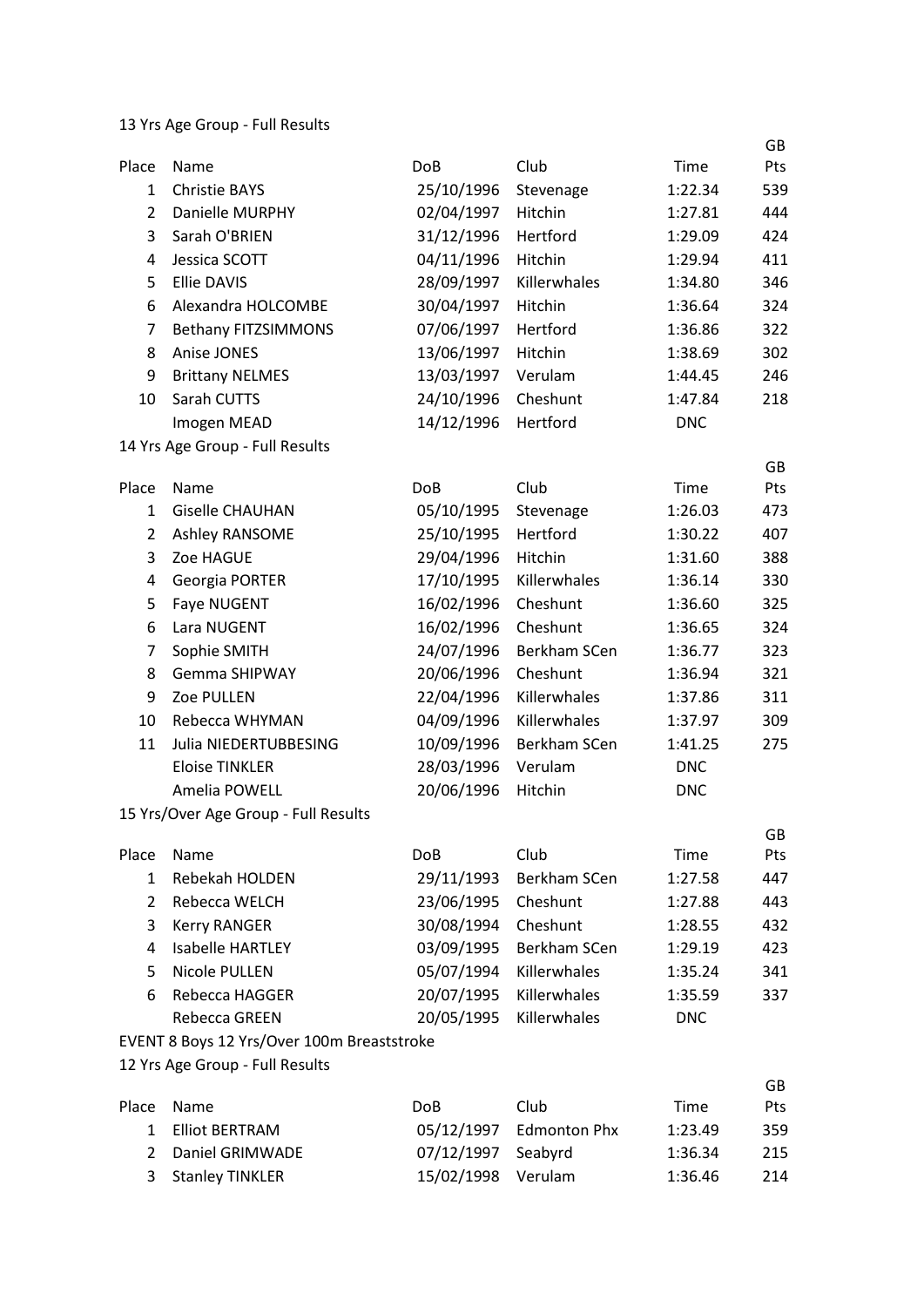| 4              | Daniel ROBINSON                      | 01/07/1998          | Killerwhales        | 1:36.49    | 214       |
|----------------|--------------------------------------|---------------------|---------------------|------------|-----------|
| 5              | Leone CRICK                          | 04/02/1998          | Putteridge          | 1:36.82    | 211       |
| 6              | Luke SHIPWAY                         | 07/06/1998          | Cheshunt            | 1:36.97    | 210       |
| 7              | Martin RUSSELL-ROGERS                | 04/04/1998          | Hitchin             | 1:39.11    | 193       |
| 8              | Jack RYAN                            | 16/07/1998          | <b>Edmonton Phx</b> | 1:39.75    | 188       |
| 9              | <b>Job ALEXANDER</b>                 | 29/12/1997          | Verulam             | 1:42.27    | 170       |
| 10             | Patrick TARRY                        | 24/04/1998          | Hertford            | 1:43.02    | 165       |
| 11             | Hamish MACCAIG                       | 28/01/1998          | Berkham SCen        | 1:44.21    | 157       |
| 12             | Nathan GREY                          | 04/04/1998          | Killerwhales        | 1:46.61    | 143       |
| 13             | Nathan NABIL                         | 05/02/1998          | Cheshunt            | 1:54.85    | 103       |
| 14             | Owen PIPER                           | 23/08/1998          | Cheshunt            | 1:58.75    | 88        |
|                | <b>Harry YATES</b>                   | 20/06/1998          | Hertford            | <b>DNC</b> |           |
|                | <b>Conor DEASY</b>                   | 11/09/1998          | Killerwhales        | <b>DNC</b> |           |
|                | <b>Terrell HAUGHTON-LOCKE</b>        | 14/07/1998          | <b>Edmonton Phx</b> | DQ T-2L    |           |
|                | 13 Yrs Age Group - Full Results      |                     |                     |            | GB        |
| Place          | Name                                 | <b>DoB</b>          | Club                | Time       | Pts       |
| $\mathbf{1}$   | Nico CAMPBELL                        | 21/06/1997          | Cheshunt            | 1:15.97    | 485       |
| $\overline{2}$ | Jordan JORDANOU                      | 13/08/1997          | <b>Griffins Enf</b> | 1:26.66    | 317       |
| 3              | Joshua ANDREWS                       | 15/02/1997          | Hitchin             | 1:26.95    | 313       |
| 4              | <b>William NOBLE</b>                 | 13/07/1997          | Hitchin             | 1:27.50    | 306       |
| 5              | Matthew ALEXANDER                    | 06/02/1997          | Killerwhales        | 1:33.36    | 242       |
| 6              | <b>Ryan RANGER</b>                   | 22/08/1997          | Cheshunt            | 1:34.60    | 231       |
| 7              | Callum CHIVERS                       | 20/03/1997          | Hitchin             | 1:35.12    | 226       |
| 8              | <b>Conor BATEMAN</b>                 | 14/06/1997          | Seabyrd             | 1:35.30    | 224       |
| 9              | Charlie FOX                          | 22/07/1997          | Killerwhales        | 1:35.88    | 219       |
|                | Ranishka KUMARAGE                    | 13/10/1996          | Hemel Hemp          | <b>DNC</b> |           |
|                | 14 Yrs Age Group - Full Results      |                     |                     |            |           |
| Place          | Name                                 | <b>DoB</b>          | Club                | Time       | GB<br>Pts |
| 1              | <b>Thomas DISNEY</b>                 | 23/08/1996 Hertford |                     | 1:21.39    | 391       |
| 2              | Jason TREW                           | 10/11/1995          | Cheshunt            | 1:25.60    | 330       |
| 3              | Luke AMES                            | 04/10/1995          | Hitchin             | 1:26.26    | 322       |
| 4              | Aiden ROBINSON                       | 01/05/1996          | Killerwhales        | 1:26.47    | 319       |
| 5              | Alex MERCHAN                         | 12/09/1996          | Killerwhales        | 1:28.94    | 289       |
| 6              | <b>Jake MARSHALL</b>                 | 26/07/1996          | Killerwhales        | 1:33.83    | 238       |
|                | Antony ASLAM                         | 05/06/1996          | <b>Griffins Enf</b> | <b>DNC</b> |           |
|                | Sam OWEN                             | 05/06/1996          | Hitchin             | <b>DNC</b> |           |
|                | <b>Adrian NICOL</b>                  | 04/10/1995          | <b>Griffins Enf</b> | DQ T-1L    |           |
|                | 15 Yrs/Over Age Group - Full Results |                     |                     |            |           |
| Place          | Name                                 | <b>DoB</b>          | Club                | Time       | GB<br>Pts |
| $\mathbf{1}$   | <b>Jack NOBLE</b>                    | 26/05/1994          | Hitchin             | 1:15.95    | 485       |
| $\overline{2}$ | James SIRETT                         | 12/02/1988          | Cheshunt            | 1:18.42    | 440       |
| 3              | Joe PHIPPS                           | 22/12/1992          | Cheshunt            | 1:29.72    | 280       |
| 4              | Alexander TREW                       | 29/09/1992          | Cheshunt            | 1:30.11    | 276       |
| 5              | Adam BRAND                           | 28/01/1995          | Killerwhales        | 1:41.87    | 173       |
|                |                                      |                     |                     |            |           |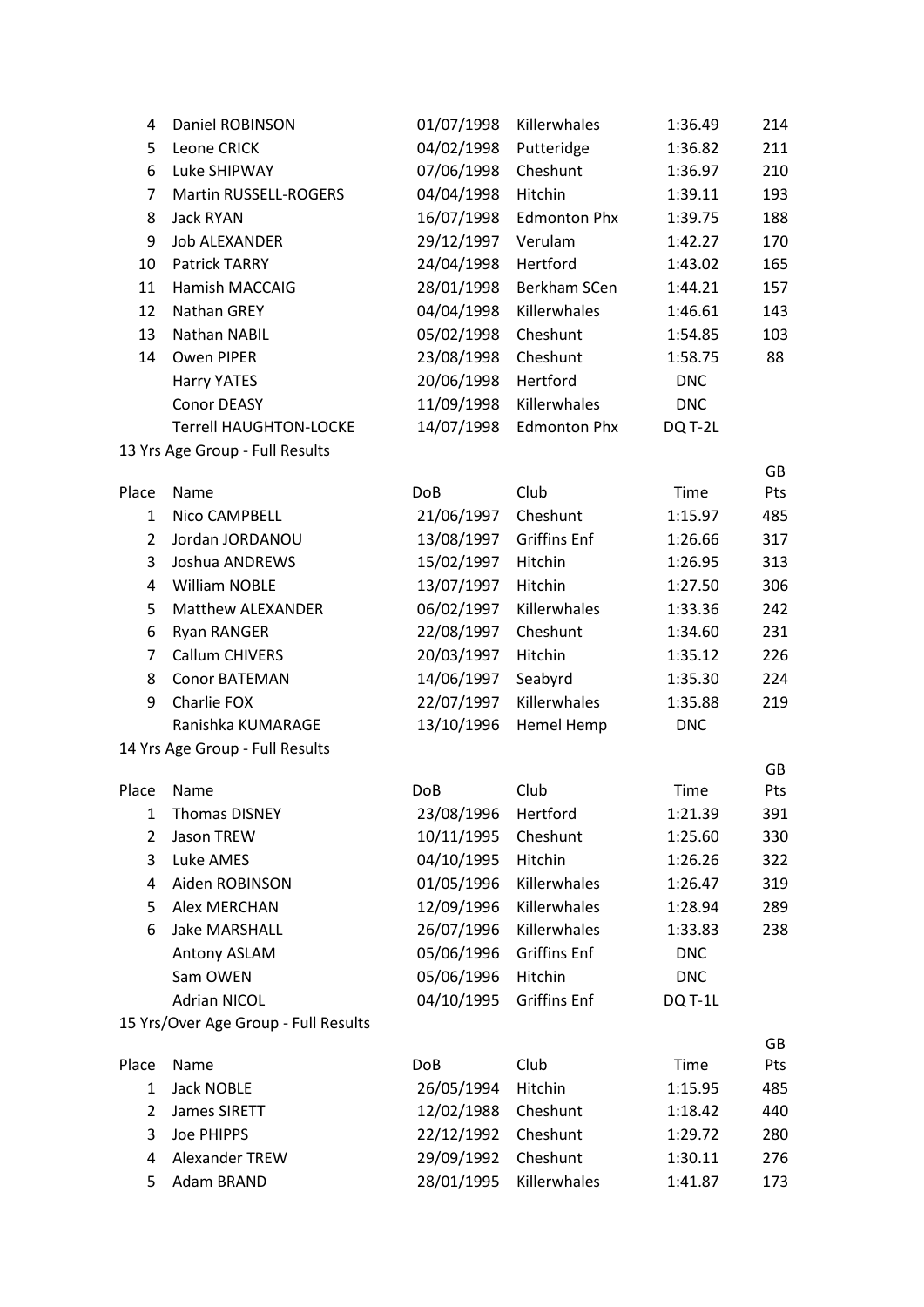## EVENT 9 Girls 11 Yrs/Under 50m Freestyle

|              |                                 |                 |                     |            | GB         |
|--------------|---------------------------------|-----------------|---------------------|------------|------------|
| Place        | Name                            | Do <sub>B</sub> | Club                | Time       | Pts        |
| 1            | <b>Meghan BYRNE</b>             | 16/11/2000      | <b>Edmonton Phx</b> | 33.29      | 399        |
| $\mathbf{2}$ | Zoe KEARNS                      | 17/02/2001      | Killerwhales        | 37.6       | 263        |
| 3            | Caitlin MCCABE                  | 09/10/2000      | <b>Edmonton Phx</b> | 38.17      | 249        |
| 4            | Lucie DAVIS                     | 12/10/2000      | Killerwhales        | 38.56      | 240        |
| 5            | <b>Bailey WILKES</b>            | 27/09/2001      | Putteridge          | 41         | 189        |
| 6            | <b>Keely KENNEDY</b>            | 27/12/2000      | Killerwhales        | 41.42      | 182        |
| 7            | Sheila STEIN                    | 02/11/2000      | Killerwhales        | 41.53      | 180        |
| 8            | Harriet Lucy HORWOOD-J          | 09/10/2000      | Berkham SCen        | 42.29      | 167        |
| 9            | Isidora FAIRHURST               | 03/06/2001      | <b>Griffins Enf</b> | 42.67      | 161        |
| 10           | Cara FFOULKES                   | 31/10/2000      | Verulam             | 42.85      | 158        |
| 11           | Lucy BRETT                      | 04/03/2001      | Hitchin             | 42.88      | 158        |
| 12           | <b>Lily TIERNAN</b>             | 06/09/2001      | <b>Edmonton Phx</b> | 42.93      | 157        |
| 13           | <b>Francesca PLATTEN</b>        | 08/08/2001      | Stevenage           | 43.6       | 147        |
| 14           | <b>Melanie METCALF</b>          | 27/10/2000      | Verulam             | 44.56      | 134        |
| 15           | Katie MARLOW                    | 04/10/2000      | Putteridge          | 45.89      | 118        |
| 16           | Alyssa KNIGHTLEY                | 15/07/2001      | Seabyrd             | 45.95      | 117        |
| 17           | Emma HAYNES                     | 01/07/2001      | Seabyrd             | 46.7       | 109        |
| 18           | <b>Isabel NABIL</b>             | 24/08/2001      | Cheshunt            | 46.92      | 107        |
| 19           | Natasha GRIMWADE                | 24/10/2000      | Seabyrd             | 47.96      | 96         |
| 20           | Megan POPE                      | 25/06/2001      | Cheshunt            | 50.06      | 78         |
| 21           | <b>Ellie ANDREWS</b>            | 24/02/2001      | Hitchin             | 51.25      | 70         |
| 22           | Naomi HARVEY                    | 23/07/2001      | Hoddesdon           | 51.63      | 67         |
| 23           | <b>Chloe WHITING</b>            | 09/09/2001      | Seabyrd             | 52.28      | 63         |
|              | Chloe HOWE                      | 24/03/2001      | <b>Edmonton Phx</b> | <b>DNC</b> |            |
|              | 10 Yrs Age Group - Full Results |                 |                     |            |            |
|              |                                 |                 |                     |            | GB         |
| Place        | Name                            | <b>DoB</b>      | Club                | Time       | <b>Pts</b> |
| $\mathbf{1}$ | Amber SHINE                     | 10/08/2000      | Cheshunt            | 33.81      | 380        |
| 2            | Olivia PAWSON                   | 26/11/1999      | Cheshunt            | 35.49      | 323        |
| 3            | <b>Renae DAWES</b>              | 30/11/1999      | Killerwhales        | 35.59      | 320        |
| 4            | Shannon STOTT                   | 29/08/2000      | Hatfield            | 36.71      | 287        |
| 5            | Samantha PERRY                  | 17/05/2000      | Stevenage           | 37.34      | 270        |
| 6            | Laura COPPING                   | 26/04/2000      | Stevenage           | 38.36      | 244        |
| 7            | Rebecca ABRAHAMS                | 05/09/2000      | Stevenage           | 38.38      | 244        |
| 8            | <b>Emily AUCKLAND</b>           | 25/04/2000      | Seabyrd             | 39.18      | 226        |
| 9            | <b>Bryony EVANS</b>             | 04/11/1999      | Cheshunt            | 39.47      | 219        |
| 10           | Jessica FARROW                  | 08/05/2000      | Stevenage           | 39.48      | 219        |
| 11           | <b>Jess POTTS</b>               | 21/08/2000      | <b>Berkham SCen</b> | 39.78      | 213        |
| 12           | <b>Brianna CUMMINS</b>          | 04/02/2000      | Killerwhales        | 39.89      | 211        |
| 13           | Georgia ROBINSON                | 16/03/2000      | Killerwhales        | 39.97      | 209        |
| 14           | <b>Maisie GRIFFIN</b>           | 24/11/1999      | Cheshunt            | 40.81      | 193        |
| 15           | <b>Emily WALTON</b>             | 23/06/2000      | Stevenage           | 41.03      | 189        |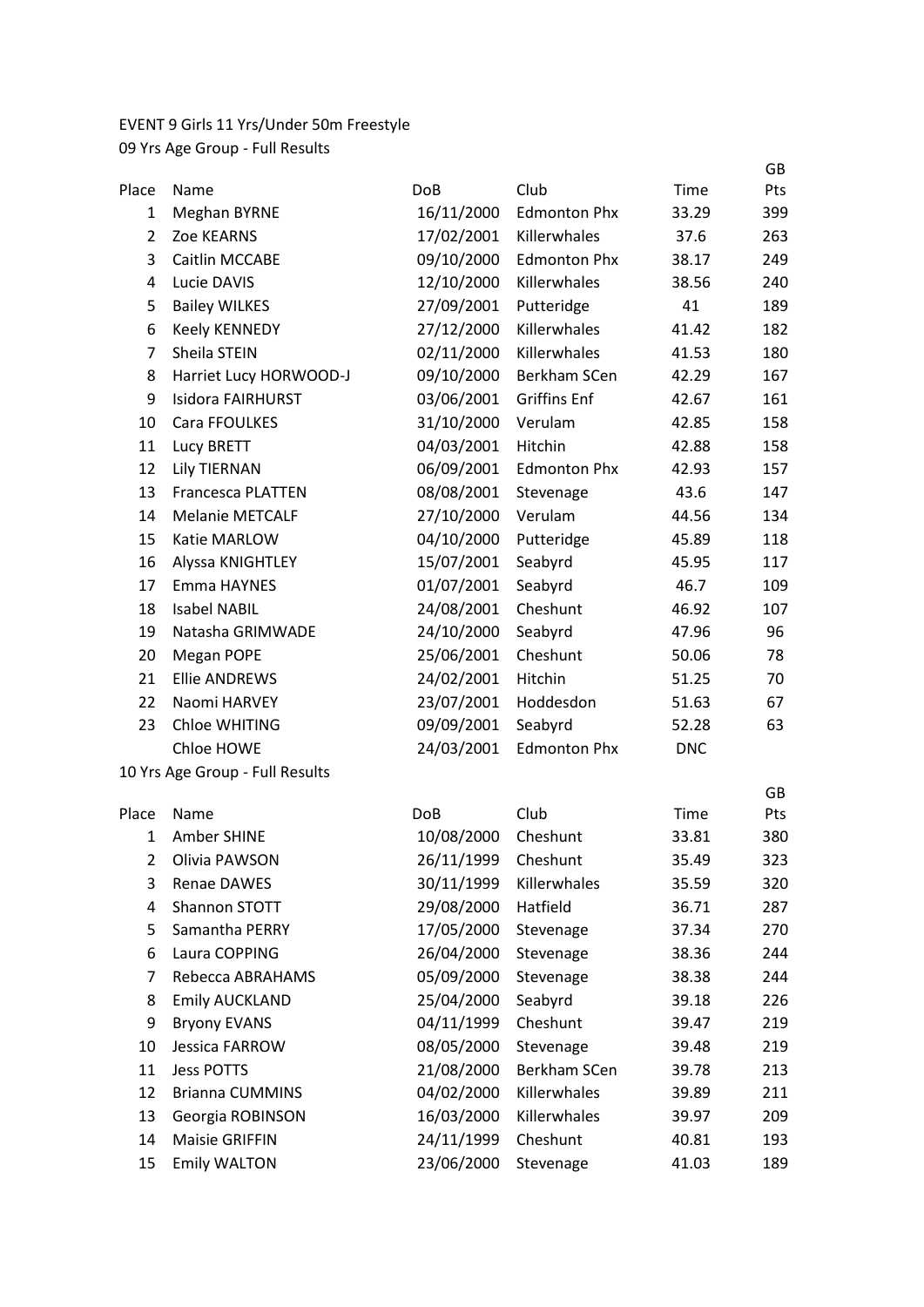| 16             | <b>Maisie BATES</b>                      | 02/02/2000 | Killerwhales        | 41.13      | 187       |
|----------------|------------------------------------------|------------|---------------------|------------|-----------|
| 17             | Ellie O'KEEFFE                           | 15/03/2000 | Verulam             | 41.65      | 178       |
| 18             | <b>Ellena NELLIS</b>                     | 16/05/2000 | Hitchin             | 41.69      | 177       |
| 19             | Daniella SEVERINO                        | 01/08/2000 | Seabyrd             | 44.6       | 133       |
| 20             | <b>Megan Olivia SHARKEY</b>              | 29/03/2000 | Hertford            | 46.04      | 116       |
| 21             | Jodie PIPER                              | 06/11/1999 | Cheshunt            | 46.39      | 112       |
| 22             | Freya BENNETT                            | 30/09/2000 | Verulam             | 47.5       | 101       |
|                | Yasemin BAYTAS                           | 10/01/2000 | <b>Griffins Enf</b> | <b>DNC</b> |           |
|                | 11 Yrs Age Group - Full Results          |            |                     |            |           |
| Place          | Name                                     | <b>DoB</b> | Club                | Time       | GB<br>Pts |
| 1              | Gabrielle O'BRIEN                        | 11/11/1998 | Hertford            | 34.01      | 372       |
| $\overline{2}$ | Abbie HILL                               | 17/10/1998 | Killerwhales        | 34.28      | 363       |
| 3              | Ella BARTRAM                             | 07/11/1998 | Hertford            | 34.31      | 362       |
| 4              | Abbie BROWN                              | 15/01/1999 | Berkham SCen        | 34.61      | 351       |
| 5              | Carly BAYS                               | 09/09/1999 | Stevenage           | 35.45      | 324       |
| 6              | Lara EYRE                                | 24/03/1999 | <b>Edmonton Phx</b> | 35.79      | 313       |
| 7              | Fiona WILLIAMS                           | 12/10/1998 | Hitchin             | 36.14      | 303       |
| 8              | <b>Megan PALMER</b>                      | 25/07/1999 | Killerwhales        | 36.23      | 300       |
| 9              | <b>Emilia SOMERS</b>                     | 30/04/1999 | Hertford            | 36.26      | 299       |
| 10             | <b>Holly WARWICK</b>                     | 10/12/1998 | Seabyrd             | 36.87      | 282       |
| 11             | <b>Rosie FERRIS</b>                      | 06/08/1999 | Seabyrd             | 37.33      | 270       |
| 12             | Demi WINTON                              | 09/08/1999 | Seabyrd             | 37.36      | 269       |
| 13             | Maddie WEBBER                            | 16/12/1998 | Killerwhales        | 37.38      | 269       |
| 14             | <b>Briony HAGGER</b>                     | 13/01/1999 | Killerwhales        | 37.61      | 263       |
| 15             | <b>Tegan WOLLASTON</b>                   | 16/09/1999 | Cheshunt            | 38.21      | 248       |
| 16             | <b>Kerry MILLS</b>                       | 08/11/1998 | Putteridge          | 39.19      | 225       |
| 17             | Ella ALDRIDGE                            | 24/07/1999 | Hitchin             | 39.73      | 214       |
| 18             | Kaylyn MAHER                             | 04/09/1999 | Killerwhales        | 40.26      | 203       |
| 19             | Lucy FITZSIMMONS                         | 30/07/1999 | Hertford            | 40.6       | 197       |
| 20             | Emily O'BRIEN                            | 06/08/1999 | Hertford            | 41.32      | 183       |
| 21             | <b>Felicity ABBOTT</b>                   | 25/03/1999 | Killerwhales        | 41.47      | 181       |
| 22             | Canan UZUNHASAN                          | 01/02/1999 | Cheshunt            | 41.93      | 173       |
| 23             | Olivia GREY                              | 21/07/1999 | Killerwhales        | 47.01      | 106       |
|                | <b>Claire HARRIS</b>                     | 26/11/1998 | <b>Edmonton Phx</b> | <b>DNC</b> |           |
|                | EVENT 10 Boys 11 Yrs/Under 50m Freestyle |            |                     |            |           |
|                | 09 Yrs Age Group - Full Results          |            |                     |            |           |
| Place          | Name                                     | <b>DoB</b> | Club                | Time       | GB<br>Pts |
| 1              | Samuel MCCONNELL                         | 03/01/2001 | Verulam             | 38.28      | 153       |
| 2              | Callum DODDS                             | 06/10/2000 | <b>Edmonton Phx</b> | 38.31      | 152       |
| 3              | Daniel TARRY                             | 13/12/2000 | Hertford            | 40.23      | 123       |
|                |                                          |            |                     |            |           |

| 4 Charlie ROUSE    | 22/12/2000 Killerwhales |                         | 40.25 | 123 |
|--------------------|-------------------------|-------------------------|-------|-----|
| 5 Callum WOLLASTON | 27/09/2001 Cheshunt     |                         | 40.74 | 117 |
| 6 Oskar SOULAS     |                         | 18/04/2001 Edmonton Phx | 41.01 | 113 |
| 7 Zarn MAKWANA     | 06/12/2000 Seabyrd      |                         | 42.06 | 101 |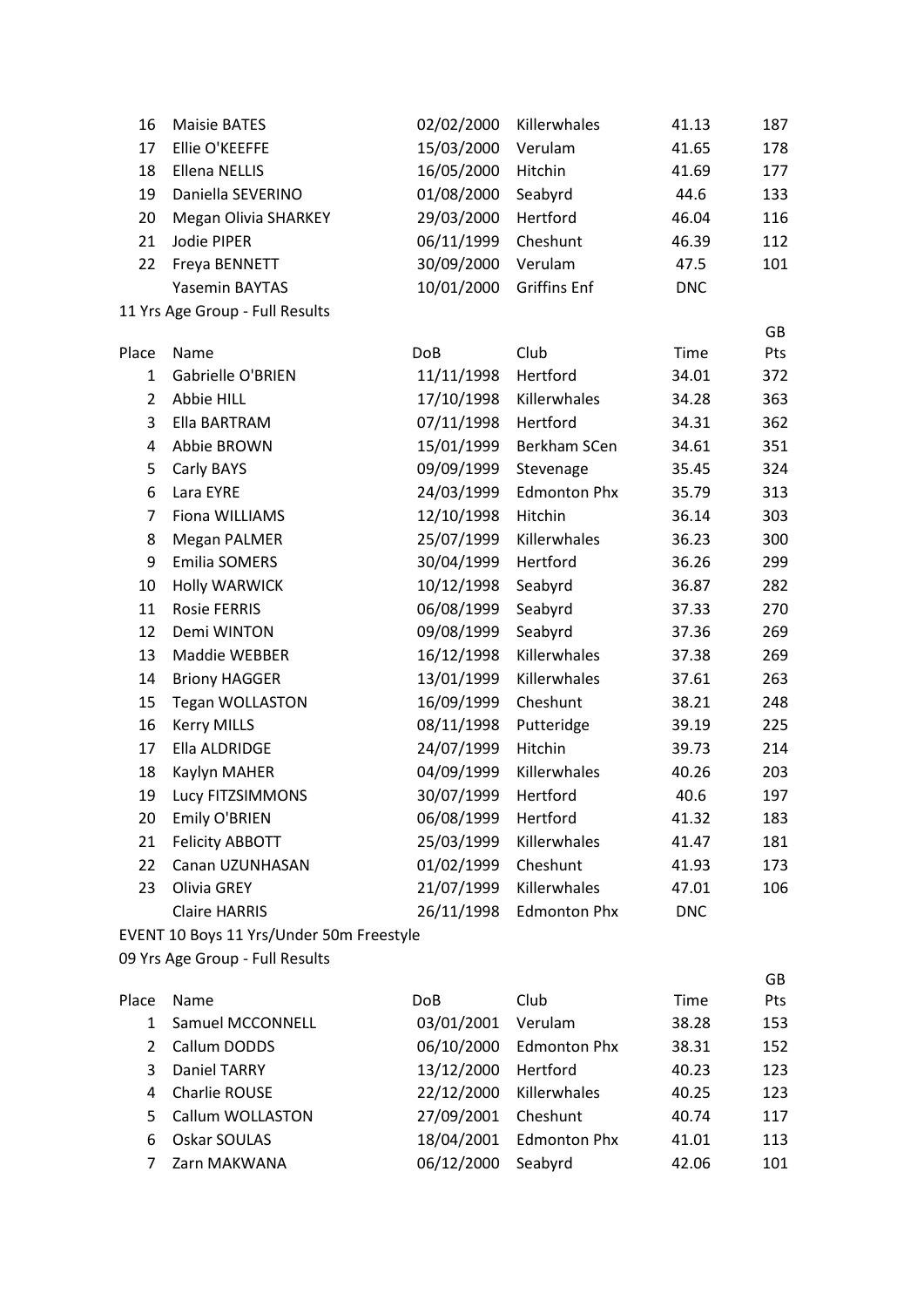| 8              | Kyle WRIGHT                     | 27/10/2000 | Cheshunt            | 45.08      | 73        |
|----------------|---------------------------------|------------|---------------------|------------|-----------|
| 9              | <b>Christopher FERRIS</b>       | 29/08/2001 | Seabyrd             | 46.2       | 64        |
| 10             | <b>Ben BROWN</b>                | 21/12/2000 | Berkham SCen        | 48.24      | 51        |
| 11             | <b>Samuel TOWNEND</b>           | 21/09/2001 | Hertford            | 50.28      | 41        |
| 12             | <b>Jay SHIPWAY</b>              | 21/04/2001 | Cheshunt            | 50.5       | 40        |
| 13             | Luke BROWN                      | 29/03/2001 | Hertford            | 51.22      | 37        |
|                | <b>Thomas KASOULIS</b>          | 08/09/2001 | Hertford            | <b>DNC</b> |           |
|                | Michael SIM                     | 26/05/2001 | Hertford            | <b>DNC</b> |           |
|                | <b>Oliver TAVERNER</b>          | 24/04/2001 | <b>Bushey</b>       | DQ ST-     |           |
|                | 10 Yrs Age Group - Full Results |            |                     |            |           |
| Place          | Name                            | <b>DoB</b> | Club                | Time       | GB<br>Pts |
| 1              | <b>Luke TURLEY</b>              | 24/03/2000 | Stevenage           | 33.67      | 253       |
| $\overline{2}$ | Thushira KUMARAGE               | 08/04/2000 | Hemel Hemp          | 35.6       | 205       |
| 3              | Daniel WESTON                   | 15/07/2000 | Killerwhales        | 35.69      | 203       |
| 4              | <b>Samson ALEXANDER</b>         | 29/12/1999 | Verulam             | 36.43      | 187       |
| 5              | Anthony SMITH                   | 30/09/2000 | Hatfield            | 36.77      | 180       |
| 6              | <b>William CHARLES</b>          | 05/05/2000 | Hertford            | 39.2       | 138       |
| 7              | Sean ROSS-GARDNER               | 12/11/1999 | Hertford            | 39.4       | 135       |
| 8              | Harold COX                      | 14/06/2000 | <b>Griffins Enf</b> | 40.13      | 125       |
| 9              | Jack RYAN                       | 07/07/2000 | Stevenage           | 40.33      | 122       |
| 10             | <b>Tyrese HAUGHTON-LOCKER</b>   | 19/07/2000 | <b>Edmonton Phx</b> | 43.2       | 89        |
| 11             | Zachary NICHOLSON               | 17/10/1999 | Seabyrd             | 44.25      | 79        |
| 12             | <b>Cameron MILLS</b>            | 27/06/2000 | <b>Griffins Enf</b> | 44.88      | 74        |
| 13             | <b>Tom GENTRY</b>               | 17/04/2000 | Seabyrd             | 45.43      | 70        |
|                | James CUTTS                     | 31/12/1999 | Cheshunt            | <b>DNC</b> |           |
|                | <b>Edward WINFIELD</b>          | 09/07/2000 | <b>Edmonton Phx</b> | <b>DNC</b> |           |
|                | 11 Yrs Age Group - Full Results |            |                     |            |           |
| Place          | Name                            | <b>DoB</b> | Club                | Time       | GB<br>Pts |
| 1              | Jonathan COX                    | 03/11/1998 | Killerwhales        | 32.6       | 285       |
| 2              | Harry FOX                       | 19/03/1999 | Killerwhales        | 32.92      | 275       |
| 3              | <b>Ben HOWE</b>                 | 19/10/1998 | <b>Edmonton Phx</b> | 33.1       | 269       |
| 4              | Joseph COOK                     | 23/11/1998 | Hertford            | 33.24      | 265       |
| 5              | George O'MALLEY                 | 28/10/1998 | <b>Bushey</b>       | 33.85      | 248       |
| 6              | Ryan JARVIS                     | 23/03/1999 | Stevenage           | 34.5       | 231       |
| 7              | Luke SUGDEN                     | 15/09/1999 | Stevenage           | 34.6       | 229       |
| 8              | Daniel HOOD                     | 08/10/1998 | Hertford            | 34.63      | 228       |
| 9              | James WHITING                   | 11/06/1999 | <b>Edmonton Phx</b> | 34.81      | 223       |
| 10             | Thomas WESTON                   | 21/03/1999 | Killerwhales        | 35.4       | 210       |
| 11             | Callum MCCABE                   | 25/04/1999 | <b>Edmonton Phx</b> | 35.79      | 201       |
| 12             | Jonathan AKERMAN                | 29/09/1999 | Killerwhales        | 36.41      | 188       |
| 13             | Charlie ILLING                  | 06/02/1999 | Killerwhales        | 36.57      | 184       |
| 14             | Ian NIVEN                       | 24/10/1998 | Berkham SCen        | 37.01      | 176       |
| 15             | Lewis POPE                      | 22/04/1999 | Cheshunt            | 37.74      | 162       |
| 16             | Jarred FREEMAN                  | 25/03/1999 | Seabyrd             | 38.19      | 154       |